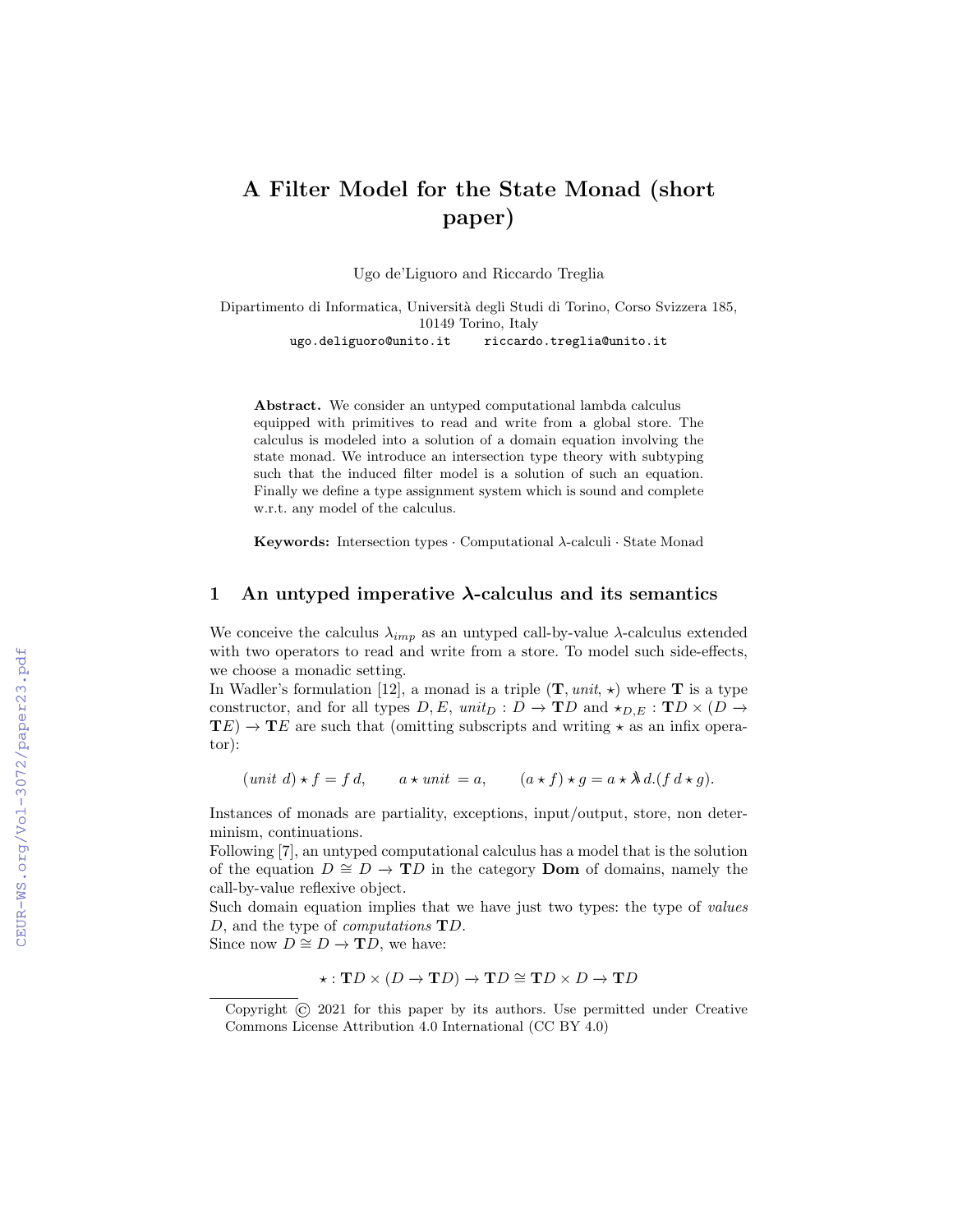#### 2 U. de'Liguoro, R. Treglia

Therefore, as in [4] the syntax of the monadic calculus is

$$
Val: V, W ::= x \mid \lambda x.M \qquad Com: M, N ::= [V] \mid M * V
$$

To model  $\lambda_{imp}$  we instantiate **T** to a variant of the state monad defined as  $\mathbb{S}X = S \to (X \times S)_{\perp}$ , where S is a suitable space of states, and  $(\cdot)_{\perp}$  is the lifting monad. A natural choice for S is (a subspace of)  $\mathbf{L} \to D$  (with the order induced by that one of  $D$ ), where  $D$  is the intended domain of values. However,  $D$  is the solution of the domain equation  $D \cong D \to \mathbb{S}D$ , which is clearly circular.

To break the circularity, we define the mixed-variant bi-functor  $G : \textbf{Dom}^{op} \times$ **Dom** → **Dom** by  $G(X,Y) = FX \rightarrow (Y \times FY)_\perp$ , where  $FX = L \rightarrow X$ ,  $Fh = h \circ \_$  and  $G(f, g)(x) = (g \times Fg) \bot \circ \alpha \circ Ff$  where  $f : X' \to X, g : Y \to Y'$ and  $\alpha \in G(X, Y)$ . Now it is routine to prove that G is locally continuous (see e.g. [8]) so that, by the inverse limit technique, we can find the initial solution to the domain equation  $D \cong D \to G(D, D)$ . Now let us define  $\mathbb{S}_D X = FD \to$  $(X \times FX)$ , that is a functor and a monad, and we conclude:

**Theorem 1.** There exists a domain D such that the state monad  $\mathcal{S}_D$  is a solution in **Dom** to the domain equation:  $D \cong D \to \mathbb{S}_D D$ . Moreover, it is initial among all solutions to such equation.

It remains to define the operators to read and write from the store, for which we use ideas from [9–11]:  $get_{\ell} : (D \to \mathbb{S}_D D) \to \mathbb{S}_D D$  and  $set_{\ell} : D \times \mathbb{S}_D D \to \mathbb{S}_D D$ ; so the syntax of  $\lambda_{imp}$  is completed by

$$
Com : M, N ::= \dots | get_{\ell}(\lambda x.M) | set_{\ell}(V, M) \quad (\ell \in \mathbf{L})
$$

The additional operators are actually two families of operators, indexed over the denumerable set of locations:  $get_{\ell}(\lambda x.M)$  reading the value V associated to the location  $\ell$  in the current state, and binding x to V in M; set $_{\ell}(V, M)$  which modifies the state assigning V to  $\ell$ , and then proceeds as M. The operational semantics is given in [5].

**Denotational Semantics.** The triple  $(\mathbb{S}_D, \text{unit}, \star)$  is a monad, where  $(\text{unit } d)$  $=(d,\varsigma)$  and  $(m \star d) \varsigma : let (d',\varsigma') = m \varsigma \text{ in } (dd')\varsigma \text{ which is } \perp \text{ if } m \varsigma = \perp \text{, and}$  $d \in D \cong D \to \mathbb{S}_D D.$ 

The semantics à la Plotkin and Power  $[9-11]$  of  $get_\ell$  and  $set_\ell$ , is given by  $[get_\ell]$ :<br> $(S, D)^D \to S, D$  where  $[get] \cdot d \subset d \subset \ell$ , and  $[set] \cdot D \times S, D \to S, D$  where  $(\mathbb{S}_D D)^D \to \mathbb{S}_D D$  where  $[\text{get}_{\ell}] \, d \varsigma = d(\varsigma \ell) \, \varsigma$ , and  $[\text{set}_{\ell}] : D \times \mathbb{S}_D D \to \mathbb{S}_D D$  where  $\lceil\det[k](d, c)\,\varsigma = c(\varsigma[\ell \mapsto d])$  and  $c \in \mathbb{S}_D D = S \to (D \times S)_\perp$  and  $\varsigma[\ell \mapsto d]$  is the store sending  $\ell$  to d and it is equal to  $\varsigma$ , otherwise.

Then we interpret values from Val in D and computations from  $Com$  in  $\mathcal{S}_D$ via the maps  $\llbracket \cdot \rrbracket^D : Val \to Env \to D$  and  $\llbracket \cdot \rrbracket^{\otimes D} : Com \to Env \to \mathbb{S}_D D$ , where  $Env = Var \rightarrow \overline{D}$  is the set of environments interpreting term variables.

**Definition 1.** A  $\lambda_{imp}$ -model is a structure  $\mathcal{D} = (D, \mathbb{S}_D, [\![\cdot]\!]^D, [\![\cdot]\!]^{\mathbb{S}D})$  such that:

1. D is a domain s.t.  $D \cong D \to \mathbb{S}_D D$ , where  $\mathbb{S}_D$  is the state monad;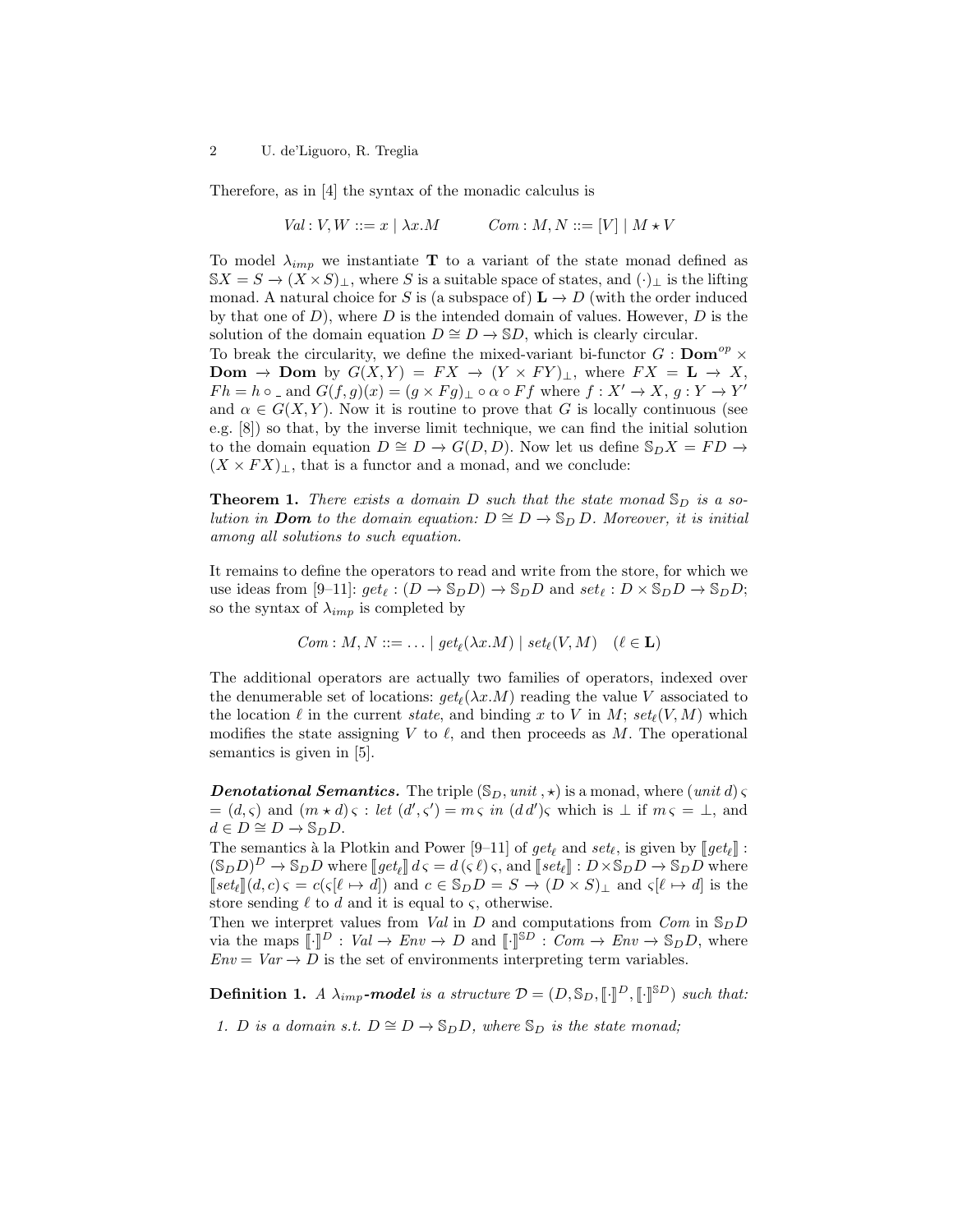2. for all  $e \in Env, V \in Val$  and  $M \in Com:$ 

$$
\begin{aligned} \llbracket x \rrbracket ^{D} e = e(x) & \llbracket \lambda x . M \rrbracket ^{D} e = \lambda d \in D. \llbracket M \rrbracket ^{\mathbb{S}D} e[x \mapsto d] \\ \llbracket [V] \rrbracket ^{\mathbb{S}D} e = unit \ (\llbracket V \rrbracket ^{D} e) & \llbracket M \star V \rrbracket ^{\mathbb{S}D} e = (\llbracket M \rrbracket ^{\mathbb{S}D} e) \star (\llbracket V \rrbracket ^{D} e) \\ \llbracket get_{\ell}(\lambda x . M) \rrbracket ^{\mathbb{S}D} e = \llbracket get_{\ell} \rrbracket ((\llbracket \lambda x . M \rrbracket ^{D} e) & \llbracket set_{\ell} (V, M) \rrbracket ^{\mathbb{S}D} e = \llbracket set_{\ell} \rrbracket ((\llbracket V \rrbracket ^{D} e, \llbracket M \rrbracket ^{\mathbb{S}D} e) \end{aligned}
$$

By unravelling definitions and applying to an arbitrary store  $\varsigma \in S$ , the last two clauses can be written:

$$
[get_{\ell}(\lambda x.M)]^{\text{SD}} e \varsigma = [M]^{\text{SD}}(e[x \mapsto \varsigma(\ell)]) \varsigma
$$
  

$$
[set_{\ell}(V,M)]^{\text{SD}} e \varsigma = [M]^{\text{SD}} e (\varsigma[\ell \mapsto [V]^D e])
$$

For  $M, N \in \mathcal{C}om$ , we say that the equation  $M = N$  is true in  $\mathcal{D}$ , notation  $\models^{\mathcal{D}} M = N$ , if  $[M]^{\mathbb{S}D}e = [N]^{\mathbb{S}D}e$  for all  $e \in Env$ .

**Proposition 1.** The following equations are true in any  $\lambda_{imp}$ -model  $\mathcal{D}$ :

1.  $[V] \star (\lambda x.M) = M[V/x]$ 2.  $M \star \lambda x.[x] = M$ 3.  $(L \star \lambda x.M) \star \lambda y.N = L \star \lambda x.(M \star \lambda y.N)$ 4.  $get_{\ell}(\lambda x.M) \star W = get_{\ell}(\lambda x.(M \star W))$ 5.  $set_{\ell}(V, M) \star W = set_{\ell}(V, M \star W)$ 

The above proposition states that the three monadic equations (parts  $(1)$  to  $(3)$ ) are true in any model, while parts  $\lambda$  and  $\lambda$  imply that the operators set and get are algebraic.

## 2 The filter model construction

Following Abramsky [1], domains in a suitable category can be described via an intersection type theory. A type theory is a structure  $Th_A = (\mathcal{L}_A, \wedge, \leq_A, \omega_A)$ where  $\mathcal{L}_A$  is the language of  $Th_A$ , inducing the algebraic domain A (see below), namely a set of type expressions closed under  $\wedge$ ;  $\omega_A \in \mathcal{L}_A$  is a special constant, and  $\leq_A$  is a pre-order over  $\mathcal{L}_A$  such that  $\alpha \leq_A \omega_A$  for all  $\alpha \in \mathcal{L}_A$  and  $\alpha \wedge \alpha'$  is the meet of  $\alpha, \alpha'$  w.r.t.  $\leq_A$ .

A non empty  $F \subseteq \mathcal{L}_A$  is a *filter* of  $Th_A$  if it is upward closed and closed under intersection; let  $\mathcal{F}_A$  be the set of filters of  $Th_A$ ; then  $(\mathcal{F}_A, \subseteq)$  is a domain. We seek theories  $Th_D$  and  $Th_S$  such that  $\mathcal{F}_D \cong [\mathcal{F}_D \to \mathcal{F}_S \to (\mathcal{F}_D \times \mathcal{F}_S)_\perp].$ 

Actually, we consider four theories, whose definitions are mutually inductive, derived by applying operators in the above equation. Indeed these are specific functors that can be represented as type theoretical constructors. We recall that if  $Th_A$ ,  $Th_B$  are type theories, then we may define for  $\alpha \in \mathcal{L}_A$  and  $\beta \in \mathcal{L}_B$  the following languages:

| $\mathcal{L}_{A_{\perp}}$ | $\psi ::= \alpha \mid \psi \wedge \psi' \mid \omega_{A}$                                                               | bottom theory  |
|---------------------------|------------------------------------------------------------------------------------------------------------------------|----------------|
| $\mathcal{L}_{A\times B}$ | $\pi ::= \alpha \times \beta   \pi \wedge \pi'   \omega_{A \times B}$                                                  | product theory |
|                           | $\mathcal{L}_{A\rightarrow B}$ $\phi ::= \alpha \rightarrow \beta \mid \phi \wedge \phi' \mid \omega_{A\rightarrow B}$ | arrow theory   |
| $\mathcal{L}_{S,A}$       | $\sigma ::= \langle \ell : \alpha \rangle \mid \sigma \wedge \sigma' \mid \omega_S$                                    | store theory   |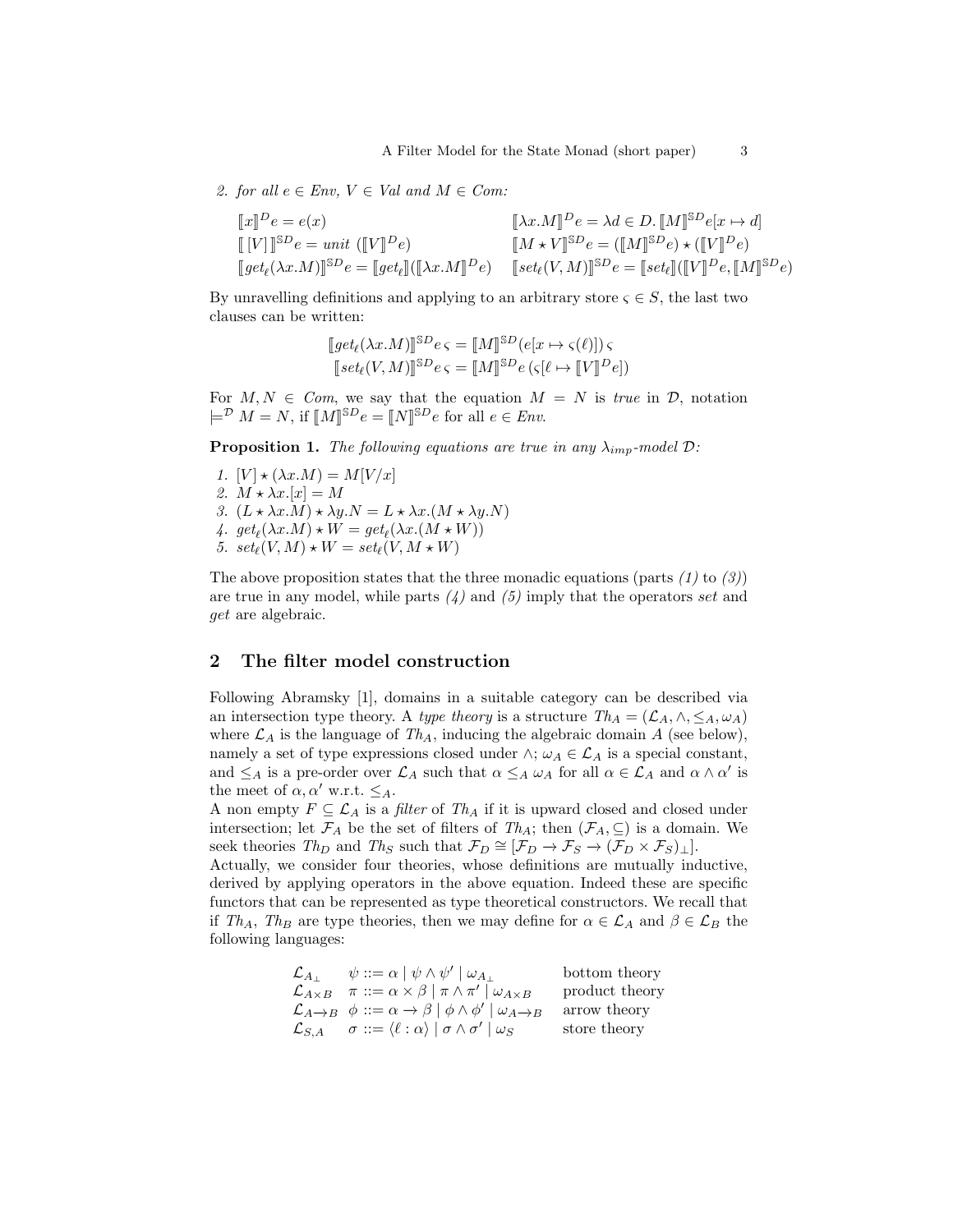Then the respective theories are:

$$
Th_{A_{\perp}} : \alpha \leq_{A} \alpha' \implies \alpha \leq_{A_{\perp}} \alpha'
$$
  
\n
$$
Th_{A \times B} : \omega_{A \times B} \leq_{A \times B} \omega_{A} \times \omega_{B} \quad (\alpha \times \beta) \wedge (\alpha' \times \beta') \leq_{A \times B} (\alpha \wedge \alpha') \times (\beta \wedge \beta')
$$
  
\n
$$
\alpha \leq_{A} \alpha' \quad \beta \leq_{B} \beta' \implies \alpha \times \beta \leq_{A \times B} \alpha' \times \beta'
$$
  
\n
$$
Th_{A \to B} : \omega_{A \to B} \leq_{A \to B} \omega_{A} \to \omega_{B} \quad (\alpha \to \beta) \wedge (\alpha \to \beta') \leq_{A \to B} \alpha \to (\beta \wedge \beta')
$$
  
\n
$$
\alpha' \leq_{A} \alpha \quad \beta \leq_{B} \beta' \implies \alpha \to \beta \leq_{A \to B} \alpha' \to \beta'
$$
  
\n
$$
Th_{S,A} : \langle \ell : \alpha \rangle \wedge \langle \ell : \alpha' \rangle \leq_{S,A} \langle \ell : \alpha \wedge \alpha' \rangle \quad \alpha \leq_{A} \alpha' \implies \langle \ell : \alpha \rangle \leq_{S,A} \langle \ell : \alpha' \rangle
$$

We assume that  $\land$  and  $\times$  take precedence over  $\rightarrow$ , and that  $\rightarrow$  associates to the right, so that  $\delta \to \tau \wedge \tau'$  reads as  $\delta \to (\tau \wedge \tau')$  and  $\delta' \to \sigma' \to \delta'' \times \sigma''$  reads as  $\delta' \to (\sigma' \to (\delta'' \times \sigma'')).$ 

We obtain a solution of the domain equation in terms of domains of filters.

**Theorem 2.** If  $Th_D = Th_{D\to SD}$ ,  $Th_S = Th_{S,D}$ ,  $Th_C = Th_{(D \times SD)_\perp}$ ,  $Th_{SD} =$  $Th_{S\rightarrow C}$  are defined by mutual induction, then  $\mathcal{F}_D \cong [\mathcal{F}_D \rightarrow \mathcal{F}_{SD}]$ .

**A**  $\lambda_{imp}$ -model. To show that  $\mathcal{F}_D$  is a  $\lambda_{imp}$ -model we have to define the following operators:

$$
unit: \mathcal{F}_D \to \mathcal{F}_{SD} \qquad \star \quad : \mathcal{F}_{SD} \times \mathcal{F}_D \to \mathcal{F}_{SD}
$$

$$
get_{\ell}: \mathcal{F}_D \to \mathcal{F}_{SD} \qquad set_{\ell}: \mathcal{F}_D \times \mathcal{F}_{SD} \to \mathcal{F}_{SD}
$$

This can be done as follows:

unit  $\mathcal{F}_F$  = Filt $\{\sigma \to \delta \times \sigma \in \mathcal{L}_{\mathbb{S}D} \mid \delta \in F\}$  $G \star^{\mathcal{F}} F = \texttt{Filt}\{\sigma \to \delta'' \times \sigma'' \in \mathcal{L}_{\mathbb{S}D} \mid \exists \; \delta', \sigma'. \; \sigma \to \delta \times \sigma' \in G \; \; \& \; \; \delta' \to \sigma' \to \delta'' \times \sigma'' \in F\}$  $get_{\ell}^{\mathcal{F}}(F) = \texttt{Filt}\{(\langle \ell : \delta \rangle \land \sigma) \to \kappa \in \mathcal{L}_{\mathbb{S}D} \mid \delta \to (\sigma \to \kappa) \in F\}$  $\mathit{set}^\mathcal{F}_\ell(F,G) = \texttt{Filt}\{\sigma' \to \kappa \in \mathcal{L}_{\mathbb{S} D} \mid \exists \delta \in F\ldotp \langle \ell : \delta \rangle \land \sigma' \to \kappa \in G \quad \& \quad \ell \not\in \mathit{dom}(\sigma')\}$ 

where  $FiltX$  is the least filter including the set X.

**Theorem 3.**  $(\mathcal{F}_D, \mathbb{S}_{\mathcal{F}_D}, [\![\cdot]\!]^{\mathcal{F}_D}, [\![\cdot]\!]^{\mathcal{F}_{SD}})$  is a  $\lambda_{imp}$ -model.

**Type assignment system.** A typing context is a finite set  $\Gamma = \{x_1 : \delta_1, \ldots, x_n :$  $\{\delta_n\}$  with pairwise distinct  $x_i$ 's and with  $\delta_i \in \mathcal{L}_D$  for all  $i = 1, \ldots, n$ ; with  $\Gamma$  as before, we set  $dom(\Gamma) = \{x_1, \ldots, x_n\}$ ; finally, by  $\Gamma$ ,  $x : \delta$  we mean  $\Gamma \cup \{x : \delta\}$  for  $x \notin dom(\Gamma)$ . Type judgments are of either forms  $\Gamma \vdash V : \delta$  or  $\Gamma \vdash M : \tau$ . Define  $\ell \in dom(\sigma)$  if  $\exists \delta \neq \omega_D$ .  $\sigma \leq_S \langle \ell : \delta \rangle$ ; then the rules of the type assignment system are listed below.

$$
\frac{\Gamma, x : \delta \vdash M : \tau}{\Gamma \vdash \chi x : \delta \vdash x : \delta} \quad (var)
$$
\n
$$
\frac{\Gamma \vdash \chi x : \delta \vdash M : \tau}{\Gamma \vdash \chi x : \delta \to \tau} \quad (\lambda)
$$
\n
$$
\frac{\Gamma \vdash V : \delta}{\Gamma \vdash [V] : \sigma \to \delta \times \sigma} \quad (unit)
$$
\n
$$
\frac{\Gamma \vdash M : \sigma \to \delta' \times \sigma' \quad \Gamma \vdash V : \delta' \to \sigma' \to \delta'' \times \sigma''}{\Gamma \vdash M * V : \sigma \to \delta'' \times \sigma''} \quad (\star)
$$
\n
$$
\frac{\Gamma \vdash M * V : \sigma \to \delta'' \times \sigma''}{\Gamma \vdash g \epsilon_{\ell}(\lambda x M) : (\langle \ell : \delta \rangle \land \sigma) \to \kappa} \quad (get)
$$
\n
$$
\frac{\Gamma \vdash V : \delta \quad \Gamma \vdash M : ((\ell : \delta) \land \sigma) \to \kappa \quad \ell \not\in dom(\sigma)}{\Gamma \vdash set_{\ell}(V, M) : \sigma \to \kappa} \quad (set)
$$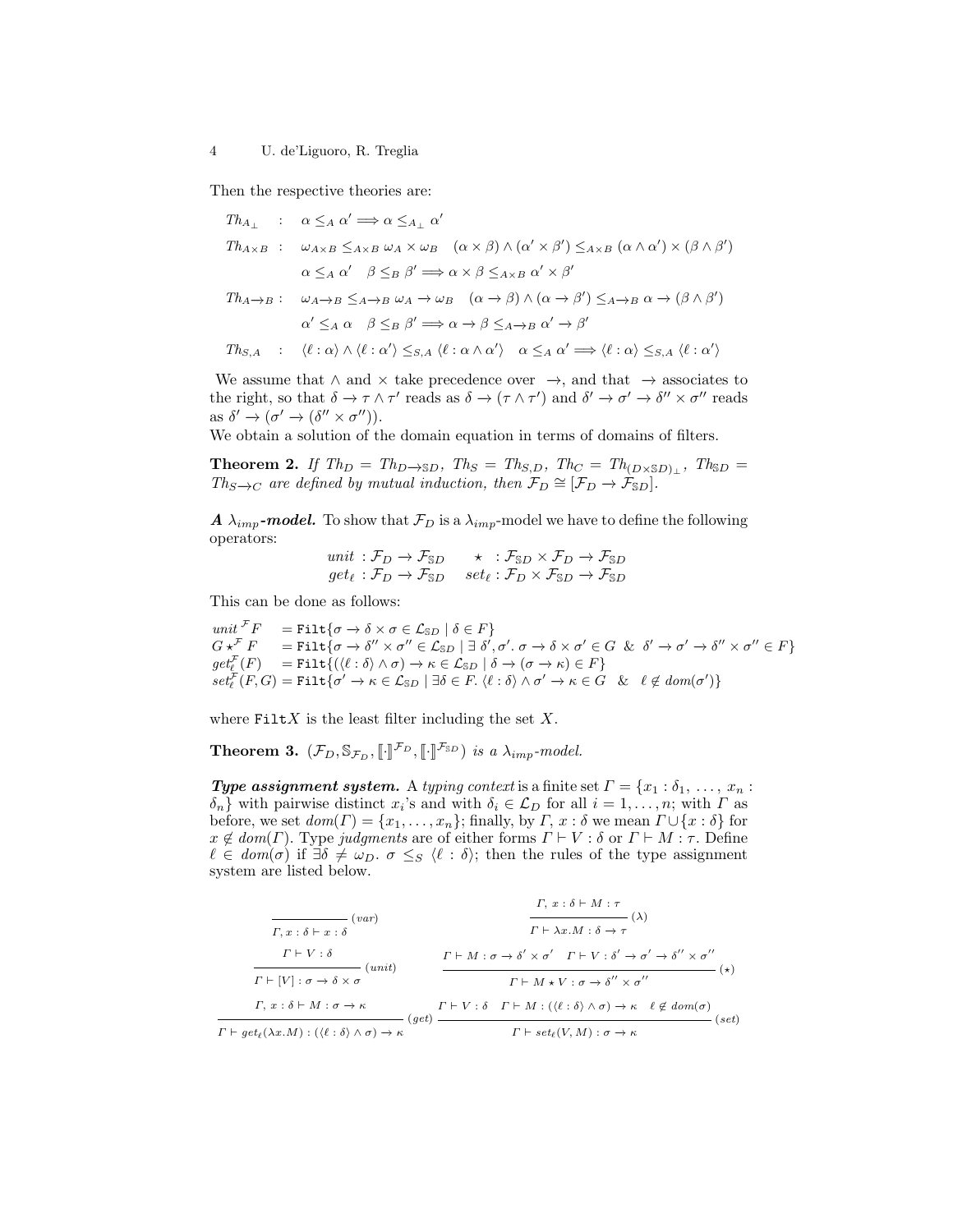$$
\frac{\Gamma \vdash T : \varphi \quad \Gamma \vdash T : \varphi'}{\Gamma \vdash T : \varphi \land \varphi'} \quad (\land) \qquad \qquad \frac{\Gamma \vdash T : \varphi \quad \varphi \leq \varphi'}{\Gamma \vdash T : \varphi'} \quad (\leq)
$$

See [5] for an explanation of the rules of this system.

**Definition 2 (Type interpretation).** Let TypeEnv = TypeVar  $\rightarrow \wp(D)$  be the set of the interpretations of type variables  $\alpha$ , ranged over by  $\xi$ ; then we define the sets:  $\llbracket \delta \rrbracket_{\xi} \subseteq D, \llbracket \sigma \rrbracket_{\xi} \subseteq S = [L \to D], \llbracket \kappa \rrbracket_{\xi} \subseteq C = (D \times S)_{\perp}, \llbracket \tau \rrbracket_{\xi} \subseteq \mathbb{S}_D D$  by the following inductive clauses:

1.  $[\![\alpha]\!]_\xi = \xi(\alpha)$  and  $[\![\delta \to \tau]\!]_\xi = \{f \in [D \to \mathbb{S}_D D] \mid f([\![\delta]\!]_\xi) \subseteq [\![\tau]\!]_\xi\},$ <br>  $\theta = \mathbb{I}(\ell \cdot \delta)\!]_\xi = \{s \in S \mid s(\ell) \in \mathbb{R}\}$ 2.  $[\langle \ell : \delta \rangle]_{\xi} = \{s \in S \mid s(\ell) \in [\![\delta]\!]_{\xi}\},$ <br>
3  $[\![\delta \times \sigma]\!]_s = [\![\delta]\!]_s \times [\![\sigma]\!]_s$ 3.  $\begin{bmatrix} \delta \times \sigma \end{bmatrix}_{\xi} = \begin{bmatrix} \delta \end{bmatrix}_{\xi} \times \begin{bmatrix} \sigma \end{bmatrix}_{\xi},$ <br>  $\begin{bmatrix} \delta \end{bmatrix} = \begin{bmatrix} \delta \end{bmatrix} = \begin{bmatrix} \delta \end{bmatrix} = \begin{bmatrix} \delta \end{bmatrix}$ 4.  $[\![\sigma \to \kappa]\!]_\xi = \{ g \in [S \to (D \times S)_\bot] \mid g([\![\sigma]\!]_\xi) \subseteq [\![\kappa]\!]_\xi \},$ 5.  $\[\varphi \wedge \varphi'\]_{\xi} = \[\varphi\]_{\xi} \cap \[\varphi'\]_{\xi}$ , for  $\varphi, \varphi'$  of the same sort,<br>6.  $\[\psi\]_{\xi} = D$ ,  $\[\psi\]_{\xi} = S$ ,  $\[\psi\]_{\xi} = C = (D \times S)$ , and 6.  $\[\omega_D\]_\xi = D$ ,  $\[\omega_S\]_\xi = S$ ,  $\[\omega_C\]_\xi = C = (D \times S)_\bot$ , and  $\[\omega_{SD}\]_\xi = S_D D$ .

The following definition is standard in literature, see [2] Def. 17.1.3.

**Definition 3 (Semantic Satisfiability).** Let e be a term environment and  $\xi$ a type environment:

1.  $e, \xi \models^D \Gamma$  if  $e(x) \in [\![\Gamma(x)]\!]_p^D$  for all  $x \in \text{dom}(\Gamma)$ ; 2.  $\Gamma \models^D V : \delta \ ( \Gamma \models^D M : \tau ) \dot{y}$  $e, \xi \models^D \Gamma \text{ implies } [V]^D e \in [\![\delta]\!]_{{\xi}} \ ([\![M]\!]^{\text{SD}} e \in [\![\tau]\!]_{{\xi}});$ <br>
3.  $\Gamma \models V : \delta \ (\Gamma \models M : \tau) \text{ if } \Gamma \models^D V : \delta \ (\Gamma \models^D M : \tau) \text{ for all models } D.$ 

Theorem 4 (Soundness and Completeness).

 $\Gamma \vdash V : \delta \Leftrightarrow \Gamma \models V : \delta \quad and \quad \Gamma \vdash M : \tau \Leftrightarrow \Gamma \models M : \tau$ 

The proof of soundness is by induction on the type derivation; the completeness is proved using Theorem 3 and the fact that the interpretation of a term in the filter model coincides with the set of types that can be assigned to it.

**Final remarks.** In the present work we gave a sketch of some of the issues that can be encountered in investigating the semantics of an untyped imperative λ-calculus and, albeit not in full details, outlined how a filter model for the state monad can be derived once the domain equation defining the specific call-byvalue reflexive object is understood and dissected.

Although filter models have been extensively discussed in the literature, see e.g. [6], to our knowledge this is the first construction of such a model for an imperative lambda calculus.

In [3] we constructed a filter model for the pure computational  $\lambda$ -calculus, namely without operations nor constants, where the underlying monad is generic. In that work we highlighted that this construction requires some conditions on interpretation of intersection types. Here such conditions are naturally satisfied by the type theory and assignment system tailored for the state monad. An open issue is the investigation whether there is a uniform construction of filter models for calculi with algebraic operators over generic monads.